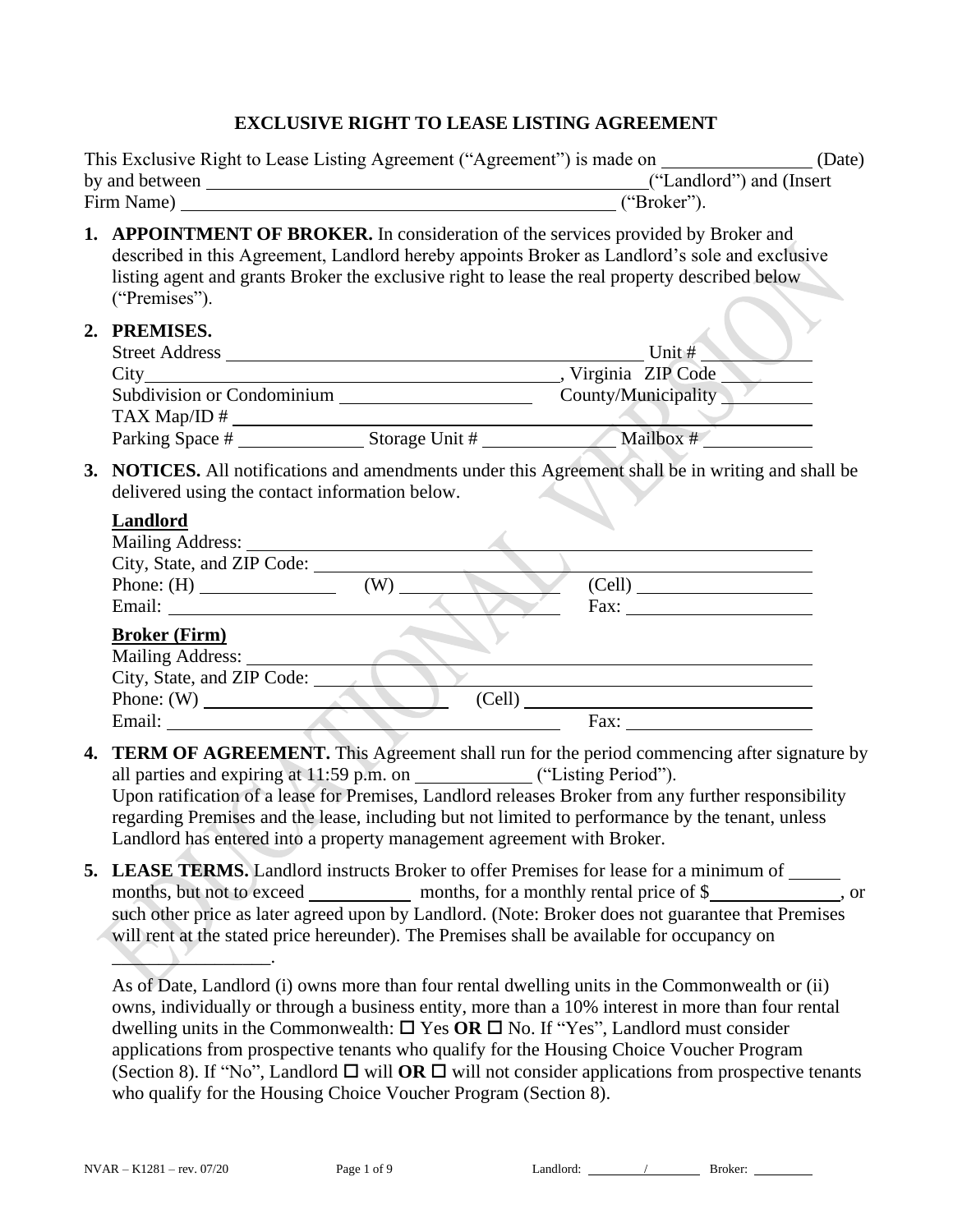Landlord will allow smoking:  $\square$  Yes  $OR \square$  No

Landlord will allow pets:  $\Box$  Yes OR  $\Box$  No Restrictions:  $\Box$ 

The following deposits shall be required from the tenant:

Landlord agrees that Landlord and tenant shall sign a lease agreement enforceable in the Commonwealth of Virginia.

### **6. PROVIDED FIXTURES AND EQUIPMENT.**

**A. Personal Property and Fixtures.** Landlord shall provide, as part of Premises any existing builtin heating and central air conditioning equipment, plumbing and lighting fixtures, storm windows, storm doors, screens, installed wall-to-wall carpeting, exhaust fans, window shades, blinds, window treatment hardware, smoke and heat detectors, TV antennas, sump pumps, exterior trees and shrubs.

The items marked YES below are currently installed or offered (If more than one of an item shall be provided, the number of items is noted):

|              | Yes No # | Items                     | Yes No #    | Items                                |              | Yes No#      | Items                    |
|--------------|----------|---------------------------|-------------|--------------------------------------|--------------|--------------|--------------------------|
| ப            |          | Alarm System              | ΙI          | Freezer                              | □            | Ð            | Satellite Dish           |
|              |          | <b>Built-in Microwave</b> |             | <b>Furnace Humidifier</b>            | ◻            |              | <b>Storage Shed</b>      |
| ப            |          | Ceiling Fan               |             | Garage Opener                        | ப            |              | <b>Stove or Range</b>    |
|              |          | <b>Central Vacuum</b>     |             | w/ remote                            | п            |              | <b>Trash Compactor</b>   |
| ப            |          | Clothes Dryer             | $\Box$<br>ப | Gas Log                              |              |              | <b>Wall Oven</b>         |
|              |          | <b>Clothes Washer</b>     |             | Hot Tub, Equip & Cover $\Box$ $\Box$ |              |              | Water Treatment System   |
|              |          | Cooktop                   |             | Intercom                             | ΙI           |              | Window A/C Unit          |
|              |          | Dishwasher                | $\Box$      | <b>Playground Equipment</b>          |              | $\mathbf{L}$ | Window Fan               |
| $\mathbf{L}$ |          | Disposer                  | Ш<br>LΙ     | Pool, Equip, & Cover                 | $\mathsf{L}$ |              | <b>Window Treatments</b> |
| $\mathsf{L}$ |          | Electronic Air Filter     | O.<br>ப     | Refrigerator                         |              |              | <b>Wood Stove</b>        |
|              |          | Fireplace Screen/Door     | п<br>H      | w/ice maker                          |              |              |                          |
|              | Other:   |                           |             |                                      |              |              |                          |

**B. As-Is Items.** Landlord will not warrant the condition or working order of the following items and/or systems:

#### **C. Repair Deductible:**

#### **7. UTILITIES AND SERVICES.** (Check all that apply)

## Included in Rent?

| Water Supply: $\Box$ Public $\Box$ Private Well $\Box$ Community Well                                                        | $\Box$ Yes $\Box$ No |
|------------------------------------------------------------------------------------------------------------------------------|----------------------|
|                                                                                                                              | $\Box$ Yes $\Box$ No |
| Type of Septic: $\square$ Community $\square$ Conventional $\square$ Alternative $\square$ Experimental                      |                      |
| Hot Water: $\Box$ Oil $\Box$ Gas $\Box$ Electric $\Box$ Other Number of Gallons $\Box$ Yes $\Box$ No                         |                      |
| Air Conditioning: $\Box$ Oil $\Box$ Gas $\Box$ Elec. $\Box$ Heat Pump $\Box$ Other $\Box$ Zones $\Box$ Yes $\Box$ No         |                      |
| Heating: $\Box$ Oil $\Box$ Gas $\Box$ Electric $\Box$ Heat Pump $\Box$ Other $\Box$ $\Box$ Zones $\Box$ $\Box$ Yes $\Box$ No |                      |
| Trash Removal/Recycling: $\Box$ County/City $\Box$ Private                                                                   | $\Box$ Yes $\Box$ No |

#### **8. VIRGINIA RESIDENTIAL LANDLORD TENANT ACT (VRLTA).** Premises are subject to VRLTA and Broker shall only provide a VRLTA lease.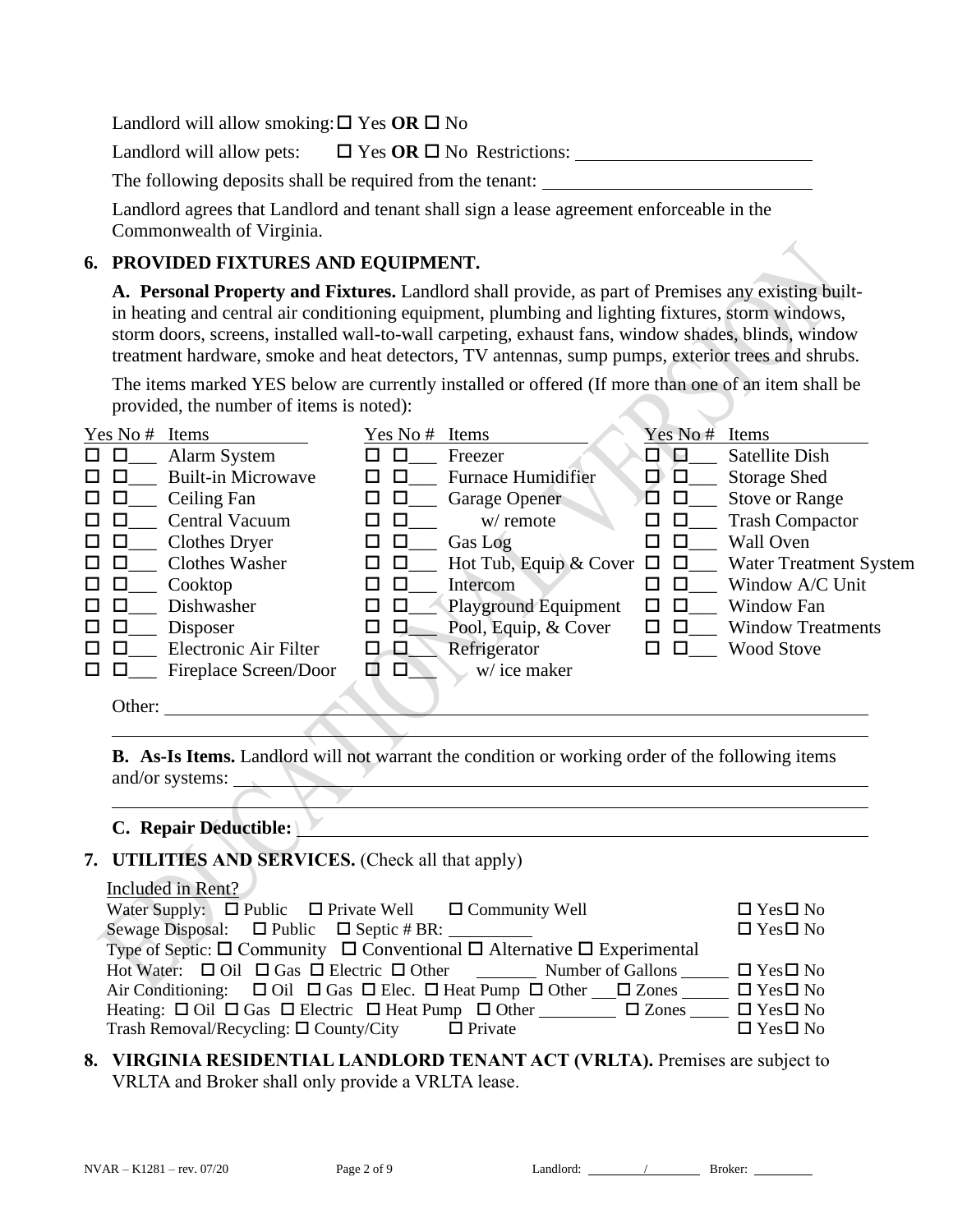**9. BROKER DUTIES.** Broker shall perform, and Landlord hereby authorizes Broker to perform, the following duties. In performing these duties, Broker shall exercise ordinary care, comply with all applicable laws and regulations and treat all parties honestly.

**A.** Broker shall protect and promote the interests of Landlord and shall provide Landlord with services consistent with the standards of practice and competence that are reasonably expected of licensees engaged in the business of real estate brokerage. Landlord acknowledges that Broker is bound by the bylaws, policies and procedures, and rules and regulations governing the MLS, the Code of Ethics of the National Association of REALTORS®, the Code of Virginia, and the Regional Rules and Regulations for the electronic lockbox system.

**B.** Broker shall use reasonable efforts and act diligently to seek tenants for Premises at the price and terms stated herein or otherwise acceptable to Landlord, to negotiate on behalf of Landlord, to establish strategies for accomplishing Landlord's objectives, to assist in satisfying Landlord's contractual obligations and to facilitate the consummation of the lease of Premises.

**C.** Broker shall market Premises, at Broker's discretion, including without limitation, description, interior and exterior photographs in appropriate advertising media, such as publications, mailings, brochures and internet sites; provided, however, Broker shall not be obligated to continue to market Premises after Landlord has accepted an application.

**D.** Broker shall present all written applications or counteroffers to and from Landlord, in a timely manner, even if Premises is subject to an approved application, unless otherwise instructed by Landlord in writing.

**E.** Broker shall not continue to market, show and/or permit showings after Premises is subject to a ratified lease, unless otherwise instructed by Landlord in writing.

**F.** Broker shall account, in a timely manner, for all money and property received in trust by Broker, in which Landlord has or may have an interest.

**G.** Broker shall show Premises during reasonable hours to prospective tenants and shall accompany or accommodate, as needed, other real estate licensees, their prospective tenants, inspectors, appraisers, exterminators and other parties necessary for showings and inspections of Premises, to facilitate and/or consummate the rental of Premises. Broker  $\Box$  shall **OR**  $\Box$  shall not install an electronic lockbox on Premises to allow access and showings by persons who are authorized to access Premises.

**H.** Broker  $\Box$  shall **OR**  $\Box$  shall not install "For Rent" signs on Premises, as permitted. Landlord is responsible for clearly marking the location of underground utilities, equipment or other items that may be damaged by the placement of the sign.

## **10. MARKETING/MLS/INTERNET ADVERTISING.**

**A.**  $\Box$  Landlord authorizes OR  $\Box$  Landlord does not authorize Broker to market Premises via the Multiple Listing Service ("MLS").

1) **If Landlord authorizes Broker to market Premises in MLS**, Broker shall disseminate, via MLS, information regarding Premises, including rental price(s), final rental price, all terms, and all status updates during and after the expiration of this Agreement. Broker shall enter the listing information into MLS  $\Box$  within three (3) business days of commencement of the Listing Period  $OR \square$  on or before: . In either event, Broker shall enter the listing information into MLS within one (1) business day of Public Marketing of Premises. "Public Marketing" includes, but is not limited to, displaying flyers in windows, yard signs, digital marketing on public facing websites, brokerage website displays (including internet data exchanges and virtual office websites), digital communications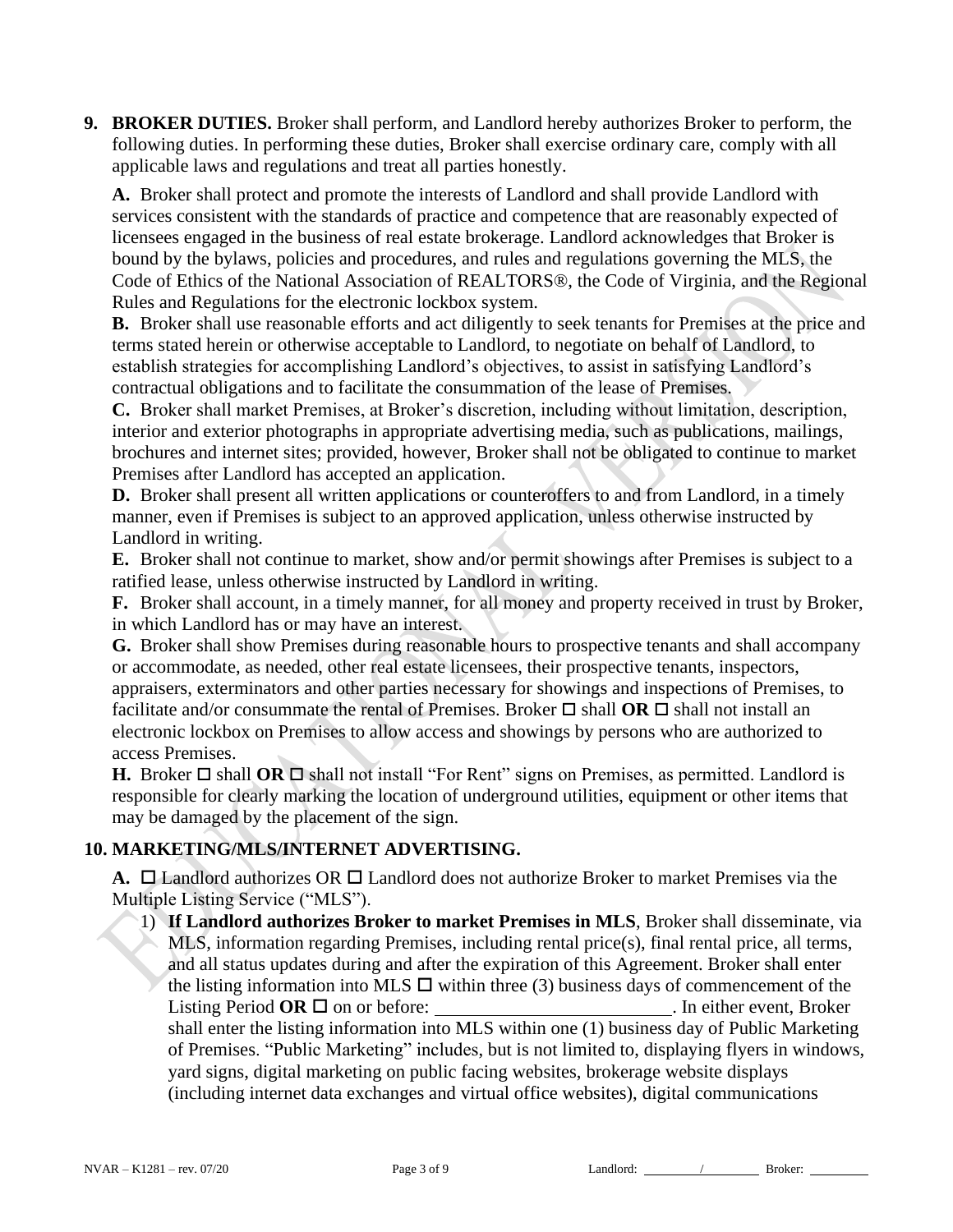marketing (email blasts), multi-brokerage listing sharing networks, and applications available to the general public.

2) **If Landlord does not authorize Broker to market Property via MLS**, Broker shall instead Publicly Market Premises by such other methods as Broker deems appropriate in accordance with MLS rules and regulations, Virginia law and this Agreement. Landlord shall sign and deliver concurrently with this Agreement a "Waiver of Broker Submission to MLS" form or other acceptable certification that Landlord does not authorize Broker to Publicly Market the listing via MLS. Broker shall submit such waiver or other certification to MLS within three (3) business days of execution of this Agreement.

**B.**  $\Box$  Landlord authorizes **OR**  $\Box$  Landlord does not authorize Broker marketing Premises through MLS to also make the listing data available to third party websites. Landlord understands that the listing data may get disseminated to third party websites through means other than MLS regardless of the selection above. Landlord acknowledges that the accuracy of the listing data is controlled by the third-party websites and is outside of Broker's control. The parties agree and understand that third party websites include: 1) Broker's internet website; 2) The internet websites of licensed real estate salespersons or associate real estate brokers affiliated with Broker or other brokers participating in MLS; 3) Any other internet websites (such as syndicated websites) in accordance with applicable MLS rules and regulations; and/or 4) Printed media.

**C.** In the event Landlord has opted into marketing Premises in the MLS in subparagraph A above, Broker is hereby authorized by Landlord to submit and market Premises as follows:

- $\Box$  Landlord authorizes **OR**  $\Box$  Landlord does not authorize the display of Premises address on any internet website. In the event Landlord does not authorize the display of the Premises address, only the ZIP code will be displayed.
- $\Box$  Landlord authorizes **OR**  $\Box$  Landlord does not authorize the display of unedited comments or reviews of Premises (or display a hyperlink to such comments or reviews) on MLS participants' internet websites. This provision does not control the display of such comments on third-party websites such as syndicated websites.
- $\Box$  Landlord authorizes OR  $\Box$  Landlord does not authorize the display of an automated estimate of the market value of Premises (or a hyperlink to such estimate) on MLS participants' internet websites. This provision does not control the display of such estimated value of Premises on third-party websites such as syndicated websites.

**D.**  $\Box$  Landlord authorizes **OR**  $\Box$  Landlord does not authorize Broker to list Premises under "coming soon" status in MLS. If Landlord authorizes Broker to list Premises under "coming soon" status in MLS, Broker shall list Premises under "coming soon" status in MLS  $\Box$  within three (3) business days of commencement of the Listing Period  $OR \square$  on or before:

Premises may be listed in the MLS under "coming soon" status for no more than 21 days from the date the listing is entered in MLS. Broker may engage in pre-marketing activities prior to the date that Premises is entered in MLS under "active" status including, but not limited to: 1) placing a "coming soon" sign on Premises; 2) notifying agents with other firms that Premises is "coming soon"; and 3) placing advertisements and conduct other pre-marketing activities at Broker's discretion. Broker shall not show Premises to prospective buyers or tenants and/or their agents while under "coming soon" status.

**E.** During the term of this Agreement, Landlord may, by written notice to Broker, authorize Broker to enable or disable use of any feature as described above. Broker agrees to update MLS database accordingly.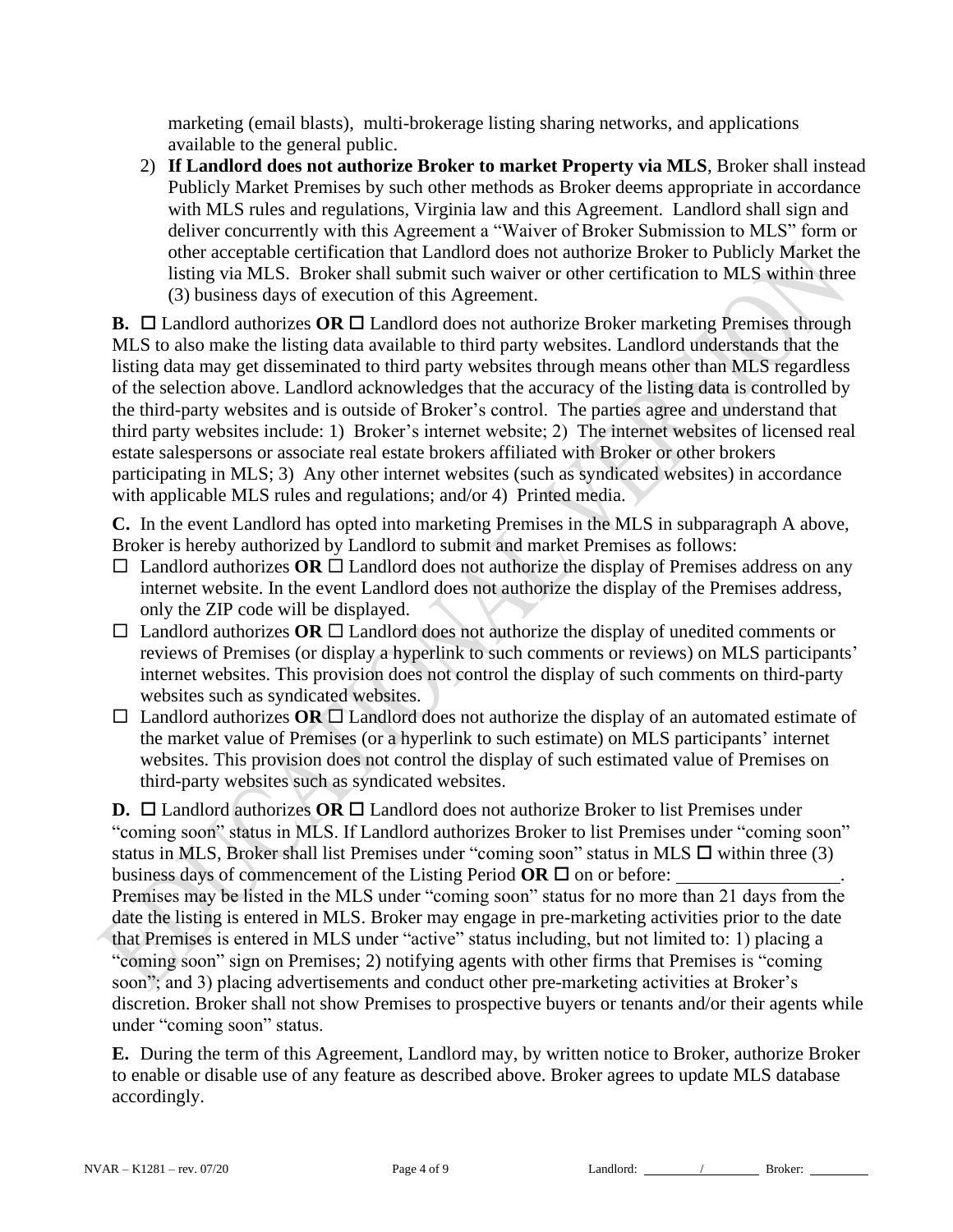#### **11. TYPES OF REAL ESTATE REPRESENTATION - DISCLOSURE AND INFORMED CONSENT.**

**Landlord representation** occurs by virtue of this Agreement with Landlord's contract to use Broker's services and may also include any cooperating brokers who act on behalf of Landlord as subagent of Broker. (Note: Broker may assist a tenant or prospective tenant by performing ministerial acts that are not inconsistent with Broker's duties as Landlord's listing agent under this Agreement.)

**Tenant representation** occurs when tenants contract to use the services of their own broker (known as a tenant representative) to act on their behalf.

**Designated representation** occurs when a tenant and landlord in one transaction are represented by different sales associate(s) affiliated with the same broker. Each of these sales associates, known as a designated representative, represents fully the interests of a different client in the same transaction. Designated representatives are not dual representatives if each represents only the tenant or only the landlord in a specific real estate transaction. In the event of designated representatives, each representative shall be bound by client confidentiality requirements, set forth in the CONFIDENTIAL INFORMATION paragraph. The broker remains a dual representative.

- $\Box$  Landlord does not consent to designated representation, thus Landlord does not allow Premises to be shown to a tenant represented by this Broker through another designated representative associated with the firm **OR**
- $\Box$  Landlord consents to designated representation and allows Premises to be shown to a tenant represented by this Broker through another designated representative associated with the firm.

**Dual representation** occurs when the same broker and the same leasing associate represent both the tenant and landlord in one transaction. In the event of dual representation, the broker shall be bound by confidentiality requirements for each client, set forth in the CONFIDENTIAL INFORMATION paragraph.

- □ Landlord does not consent to dual representation; thus, Landlord does not allow Premises to be shown to a tenant represented by this Broker through the same representative **OR**
- $\Box$  Landlord consents to dual representation and consents to allow Premises to be shown to a tenant represented by this Broker through the same representative.

## **An additional disclosure is required before designated or dual representation is to occur for a specific transaction.**

Broker will notify other real estate licensees via the MLS of whether Landlord consents to designated representation and/or dual representation.

## **12. BROKER COMPENSATION.**

**A. Payment.** Landlord shall pay Broker in cash total compensation of

("Compensation") if, during the term of this Agreement, anyone produces a tenant ready, willing and able to lease Premises. Compensation is also earned if, within days after the expiration or termination of this Agreement, an application is accepted with a ready, willing, and able tenant to whom Premises had been shown during the term of this Agreement; provided, however, that Compensation need not be paid if the Premises are listed with another real estate company.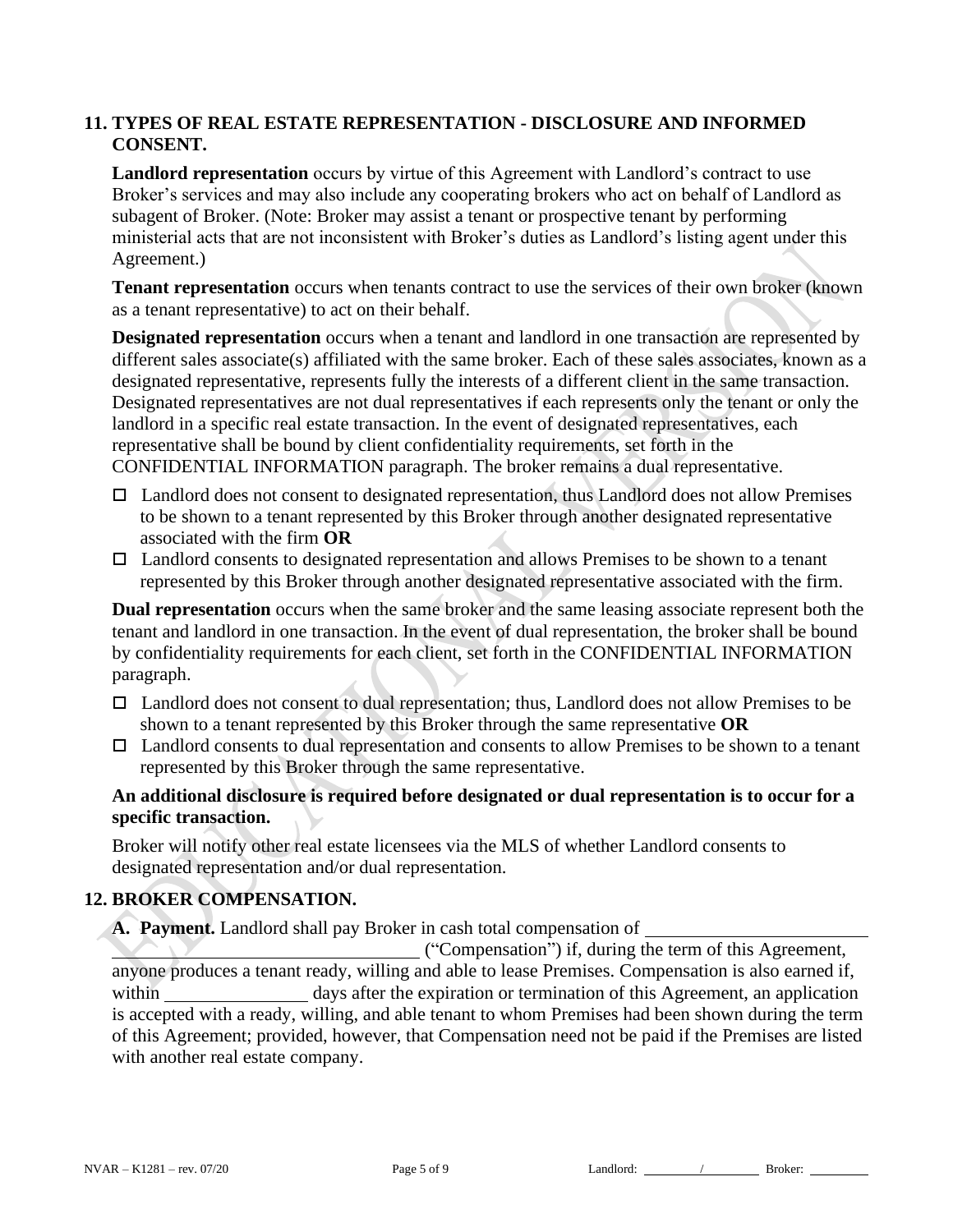**B. Leasing Broker.** Broker shall offer a portion of Compensation to a cooperating broker as indicated:

Tenant Agency Compensation: **OR**

Other Compensation:

*Note: Compensation may be shown by a percentage of the monthly lease price, a definite dollar amount or "N" for no compensation.*

*Broker's compensation and the sharing of compensation between brokers are not fixed, controlled, recommended or suggested by any Multiple Listing Service or association of REALTORS®.*

**C. Retainer Fee.** Broker acknowledges receipt of a retainer fee in the amount of which  $\Box$  shall **OR**  $\Box$  shall not be subtracted from Compensation. The retainer is non-refundable and is earned when paid.

**D. Early Termination.** In the event Landlord wishes to terminate this Agreement prior to the end of Listing Period, without good cause, Landlord shall pay Broker before Broker's execution of a written release.

**E. Purchase By Tenant.** If a tenant purchases Premises during tenant's occupancy of Premises or within days of vacating Premises, Landlord agrees to pay Broker compensation of in cash at settlement.

- **13. CONFIDENTIAL INFORMATION.** Broker shall maintain the confidentiality of all personal and financial information and other matters identified as confidential by the client which were obtained by Broker during the brokerage relationship, unless the client consents in writing to the release of such information or as otherwise provided by law. The obligation of Broker to preserve confidential information continues after termination of the brokerage relationship. Information concerning material adverse facts about Premises is not considered confidential information.
- **14. AUTHORIZATION TO DISCLOSE OTHER APPLICATIONS.** In response to inquiries from tenants or cooperating brokers, Broker may not disclose, without Landlord's authorization, the existence of other written offers on Premises. If Landlord does give such authorization, Landlord acknowledges that Broker and leasing associate(s) must disclose whether the offers were obtained by the listing agent, another member of the listing Broker's firm, or by a cooperating broker. Landlord  $\Box$  does **OR**  $\Box$  does not authorize Broker and sales associate to disclose such information to tenants or cooperating brokers.
- **15. COMPLIANCE WITH FAIR HOUSING LAWS.** Premises shall be shown and made available without regard to all classes protected by the laws of the United States, the Commonwealth of Virginia, and applicable local jurisdictions, or by the REALTOR® Code of Ethics.

# **16. RELOCATION PROGRAM.**

|                                         | Landlord is participating in any type of relocation program: $\square$ Yes OR $\square$ No. |     |           |
|-----------------------------------------|---------------------------------------------------------------------------------------------|-----|-----------|
| If " $Yes$ ": (a) the program is named: |                                                                                             |     | . Contact |
| Name                                    | <b>Contact Information</b>                                                                  | and |           |
| (b) terms of the program are:           |                                                                                             |     |           |

If "No" or if Landlord has failed to list a specific relocation program, then Broker shall have no obligation to cooperate with or compensate any undisclosed program.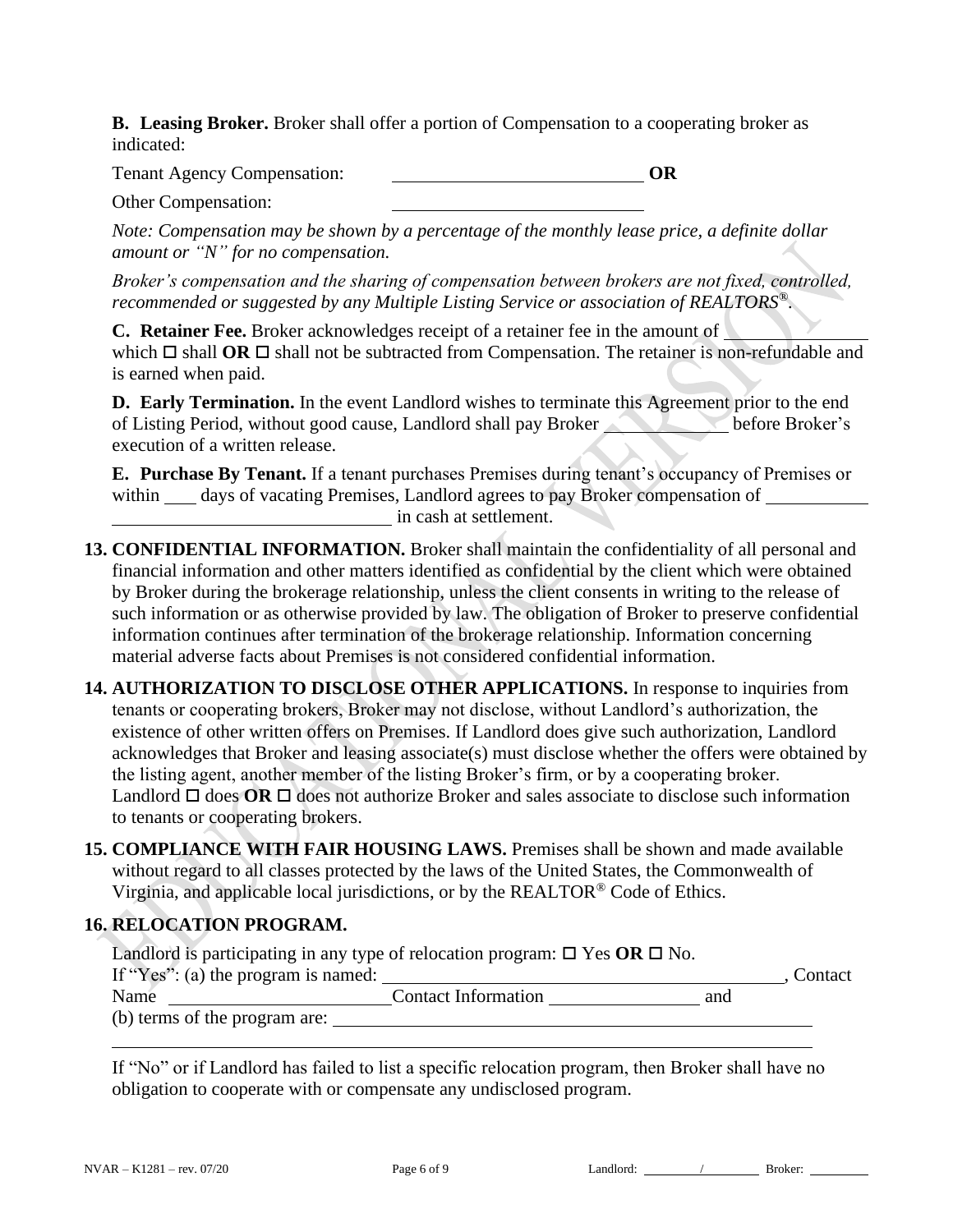**17. CONDOMINIUM OR PROPERTY ASSOCIATION.** In the event that there is a condominium or property owners' association for the Premises, Landlord agrees to provide  $\Box$  to Broker at the commencement of Agreement **OR**  $\Box$  to the tenant prior to lease execution copies of current rules  $\&$ regulations pertaining to Premises. This package shall be provided  $\Box$  at Landlord's cost  $\overline{OR} \Box$  at the tenant's cost. Fees in addition to regular monthly charges are:  $\Box$  Move-In  $\Box$  Parking  $\Box$  Pool  $\Box$ Tennis □ Other

Landlord is responsible for all association dues and fees. Landlord represents that Landlord  $\square$  is  $OR$  $\square$  is not current on all association dues and/or special assessments.

- **18. LEAD-BASED PAINT DISCLOSURE.** Landlord represents that the residential dwelling(s) at Premises  $\Box$  were **OR**  $\Box$  were not constructed before 1978. If the dwelling(s) were constructed before 1978, Landlord is subject to federal law concerning disclosure of the possible presence of lead-based paint at Premises, and Landlord acknowledges that Broker has informed Landlord of Landlord's obligations under the law. If the dwelling(s) were constructed before 1978, unless exempt under 42 U.S.C. 4852(d), Landlord has completed and provided to Broker the form, "Rental: Disclosure And Acknowledgment Of Information On Lead-Based Paint And/Or Lead-Based Paint Hazards" or equivalent form.
- **19. CURRENT LIENS.** Landlord represents to Broker that the below information is true and complete to the best of Landlord's information, knowledge and belief:

#### *Check all that are applicable:*

A. □ Premises are not encumbered by any mortgage or deed of trust (*if box is checked, skip to D*).

**B.** □ Landlord is current on all payments for all loans secured by Premises.

**C.**  $\Box$  Landlord is not in default and has not received any notice(s) from the holder(s) of any loan secured by Premises, or from any other lien holder of any kind, regarding a default under any loan, threatened foreclosure, notice of foreclosure, or the filing of foreclosure.

**D.** □ There are no liens secured against Premises for federal, state or local income taxes; unpaid real property taxes; or unpaid condominium or homeowners' association fees.

**E.** □ There are no judgments against Landlord (including each owner for jointly held property). Landlord has no knowledge of any matter that might result in a judgment that may potentially affect Premises.

**F.**  $\Box$  Landlord has not filed for bankruptcy protection under Federal law and is not contemplating doing so during the term of this Agreement, or subsequent Lease Term.

During the term of this Agreement, should any change occur with respect to answers A through F above, Landlord shall immediately notify Broker and Leasing Associate/Listing Agent, in writing, of such change.

## **20. MISCELLANEOUS PROVISIONS.**

**A. Landlord Representations and Warranties.** Landlord is aware that Landlord may be responsible for failing to disclose information and/or misrepresenting the condition of Premises. Landlord warrants that:

- 1) Landlord is not a party to a listing agreement with another broker for the sale, exchange or lease of Premises.
- 2) No person or entity has the right to purchase, lease or acquire Premises, by virtue of an option, right of first refusal or otherwise.
- 3) Landlord  $\Box$  is  $OR \Box$  is not a licensed (active/inactive) real estate agent/broker.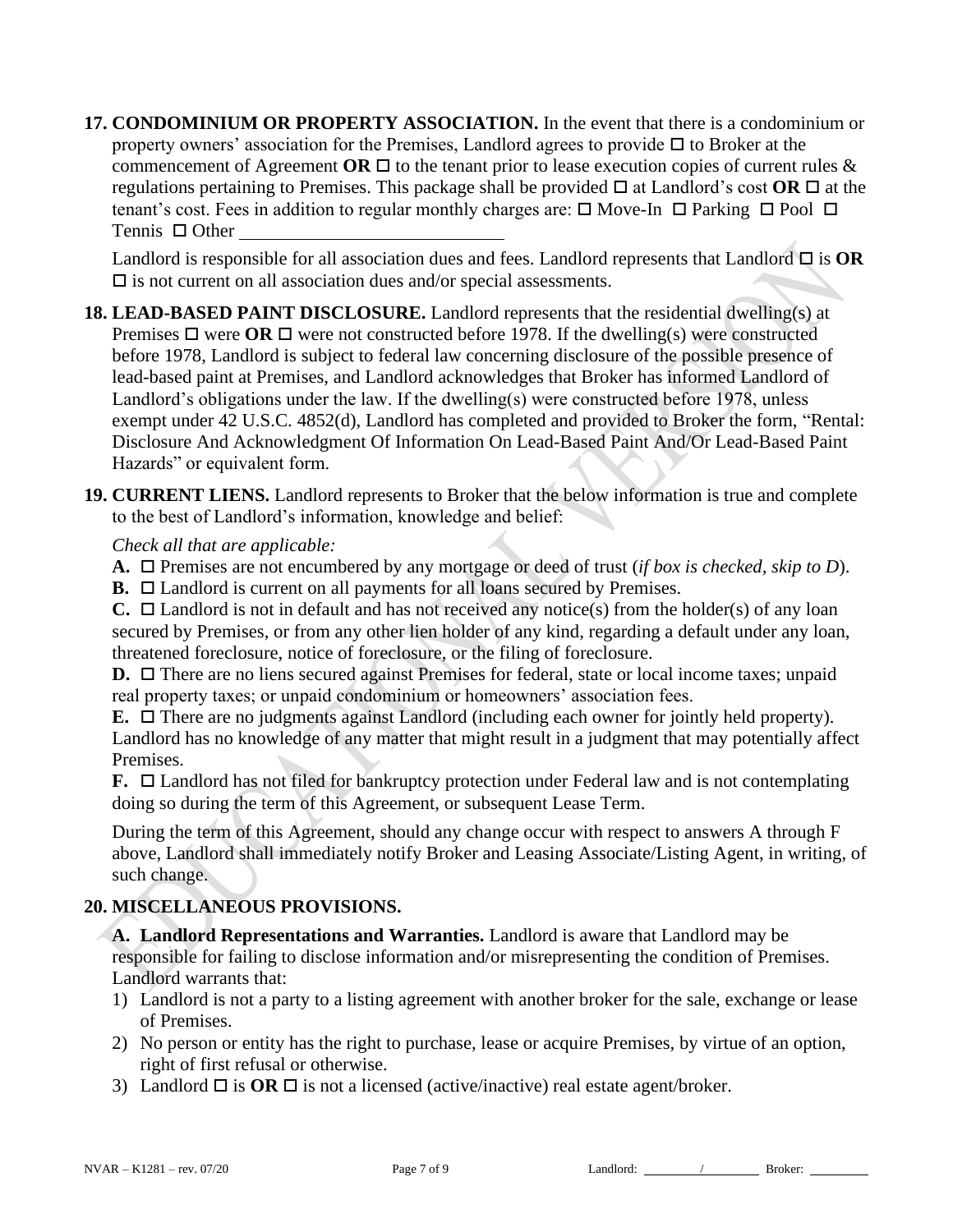- 4) Landlord  $\Box$  has **OR**  $\Box$  has no knowledge of the existence, removal or abandonment of any underground storage tank on Premises.
- 5) Premises  $\Box$  are **OR**  $\Box$  are not currently tenant-occupied.

**B. Access to Premises.** Landlord shall provide keys to Broker for access to Premises to facilitate Broker's duties under this Agreement. If Premises are currently tenant-occupied, Landlord shall provide Broker with any current lease documents and contact information for current tenant and shall use best efforts to obtain the full cooperation of current tenants, in connection with showings and inspections of Premises.

#### **C. Landlord Assumption of Risk.**

1) Landlord retains full responsibility for Premises, including all utilities, maintenance, physical security and liability during the term of this Agreement. Landlord is advised to take all precautions for safekeeping of valuables and to maintain appropriate property and liability insurance through Landlord's own insurance company.

Broker is not responsible for the security of Premises or for inspecting Premises on any periodic basis. If Premises are or become vacant during the Listing Period, Landlord is advised to notify Landlord's homeowner's insurance company and request a "Vacancy Clause" to cover Premises.

2) In consideration of the use of Broker's services and facilities and of the facilities of any Multiple Listing Service, Landlord and Landlord's heirs and assigns hereby release Broker, Broker's designated agents, sub-agents, sales associates and employees, any Multiple Listing Service and the Directors, Officers and employees thereof, including officials of any parent association of REALTORS®, except for malfeasance on the part of such parties, from any liability to Landlord for vandalism, theft or damage of any nature whatsoever to Premises or its contents that occurs during the Listing Period. Landlord waives any and all rights, claims and causes of actions against them and holds them harmless for any property damage or personal injury arising from the use or access to Premises by any persons during the Listing Period.

**D. Appropriate Professional Advice.** Broker can counsel on real estate matters, but if Landlord desires legal advice, Landlord is advised to seek legal counsel. Landlord is advised further to seek appropriate professional advice concerning, but not limited to, property or tax and insurance matters.

**E. Service Provider Referrals.** Broker or one of Broker's sales associates may refer a service provider to assist Landlord in this transaction. This referral is not an endorsement, guarantee or warranty as to the quality, cost and/or timeliness of the services to be provided. Landlord is advised to independently investigate all options for service providers and consider whether any service provider will work effectively with Landlord. Landlord is free to reject any referred service provider for any or no reason.

**F. Subsequent Offers After Application Acceptance**. After a rental application has been accepted for Premises, Broker recommends Landlord obtain the advice of legal counsel prior to acceptance of any subsequent application to rent.

**G. Governing Law.** The laws of the Commonwealth of Virginia shall govern the validity, interpretation and enforcement of this Agreement.

**H. Binding Agreement**. This Agreement, unless amended in writing by the parties, contains the final and entire agreement and the parties will not be bound by any terms, conditions, oral statements, warranties or representations not herein contained.